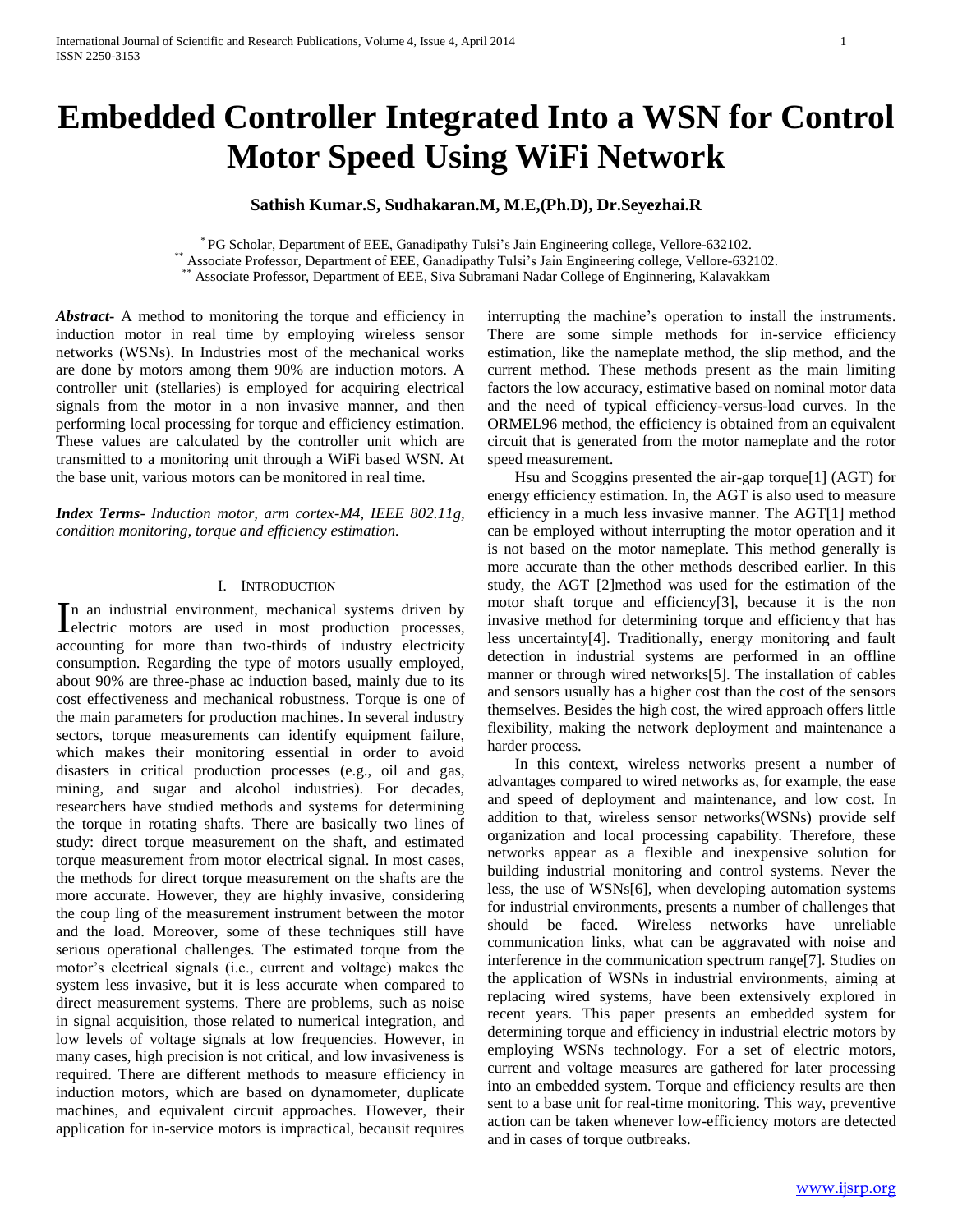### II. BLOCK DIAGRAM

 Sensor sense the signal that signal strength is increase in signal conditioner that signal is process to the controller and relay is controlled. This information sent to the base station through a wireless sensor network. The controller are using arm cortex M4 family, they are monitoring the values by quick processing fast response in this controller.



#### *Fig. 1 Block Diagram*

## III. SYSTEM DESCRIPTION

 The WSN proposed in this paper. End nodes are composed by the embedded systems located close to the electric motors. The values of motor voltage and current are obtained from the sensors, and the embedded system performs the processing for determining the values of torque, speed, and efficiency. Information obtained after the processing are transmitted to the base station through the WSN. Depending on the distance between end nodes and the coordinator, it may not be possible to achieve direct communication, due to the radio's limited range and the interference present on the environment, among other factors. Therefore, the communication among nodes and coordinator can be done with assistance of router. For current measurement, *Hall Effect* sensors are employed due to their robustness and non invasiveness. Transformers with grainoriented core are used to measure the voltage between phases, which provide the voltages in the secondary and primary without delay. The acquisition and data processing unit (ADPU) is responsible for data acquisition and conversion, besides the data processing. The printed boards power supply supplies the current and voltage for the sensors, the IEEE 802.11 transceiver, and the ADPU. The main element of the ADPU is a PIC16F877A, which is a digital signal controller designed for applications that require high processing capacity. It has two integrated ADC, which perform simultaneous acquisition of the voltage and current sensors. The input/output channels can be used for user interface, and possible connections to auxiliary sensors and actuators. The values of torque and motor efficiency are transmitted using the IEEE 802.11 Transceiver. We have used an MRF24J40 transceiver, designed by *Microchip*. The connection between the

transceiver and the PIC is accomplished using a Serial Peripheral Interface Bus. The internal operation of the embedded system is illustrated by the activity diagram. When the system starts, the embedded system parameters are configured. These parameters include the wireless network settings (e.g., address, channel), and the ADC settings. To obtain good accuracy from a simple numerical integration method, such as trapezoidal (used to implement the algorithm), a sample rate greater than 2 kHz [31] should be used. In our system, we set the ADC to operate with 3 kHz and 10 bits of resolution. After the first step, the system connects to the WSN. The embedded system only begins to acquire and process data after successfully connecting to a coordinator operating in the same channel. Then, the system gets into the acquisition loop, processing, and transmitting data, which is repeated until the system shuts down. The voltage and current values, after acquired, must be adjusted to reflect the real values measured from the sensors. After that, the algorithm is executed to compute the AGT, according to (1). After that, the losses are removed, and the shaft torque is estimated according to (2). Using the shaft torque values, the system estimates the motor speed and efficiency. The embedded systems were configured to calculate a set of 360 values (2 bytes each) of torque and efficiency, and then transmit these values aggregated into 20 packets with 72 bytes of payload each. The time necessary to acquire the signals and calculate the 360 values of torque and efficiency is about 11 s (6 s to acquire 360 cycles of current and voltage, and 5 s to perform the calculations). Thus, the system transmits data in burst mode, spending only about 8% of the time transmitting data, at a rate of 20 packets/s (about 14 kb/s, including control overhead).

#### IV. HYPERTERMINAL SOFTWARE

 Most Spectracom products have an RS-232 Com port to configure selectable parameters and retrieve operational status and performance logs. Connect the Spectracom RS-232 Com (Setup) port to a computer using a one to one pinned DB9 serial cable. This cable has a DB9 male on one end and a DB9 female on the other end. Do not try to use a null modem cable with gender changers to get the "correct" pin configuration. A null modem cable reverses transmit and receive lines and therefore will not work in this application. To allow communication the computer must be running a terminal emulation program such as hyperterminal

#### V. HARDWARE DESCRIPTION

 Induction Motor is 3-phase induction motors are simple, rugged, low cost, and easy to maintain. They run at essentially constant speed from zero-to-full load. Therefore, they are the motors most frequently encountered in industry. Sensor When current is passed through the conductor and the same conductor is placed in magnetic field perpendicular to the current flow then a voltage called the hall voltage is generated perpendicular to both the current and magnetic field. This is known as Hall Effect. When no magnetic field is applied to the current carrying thin semiconductor material(hall element) the hall voltage(Vh) is zero. When an external magnetic field is applied to the current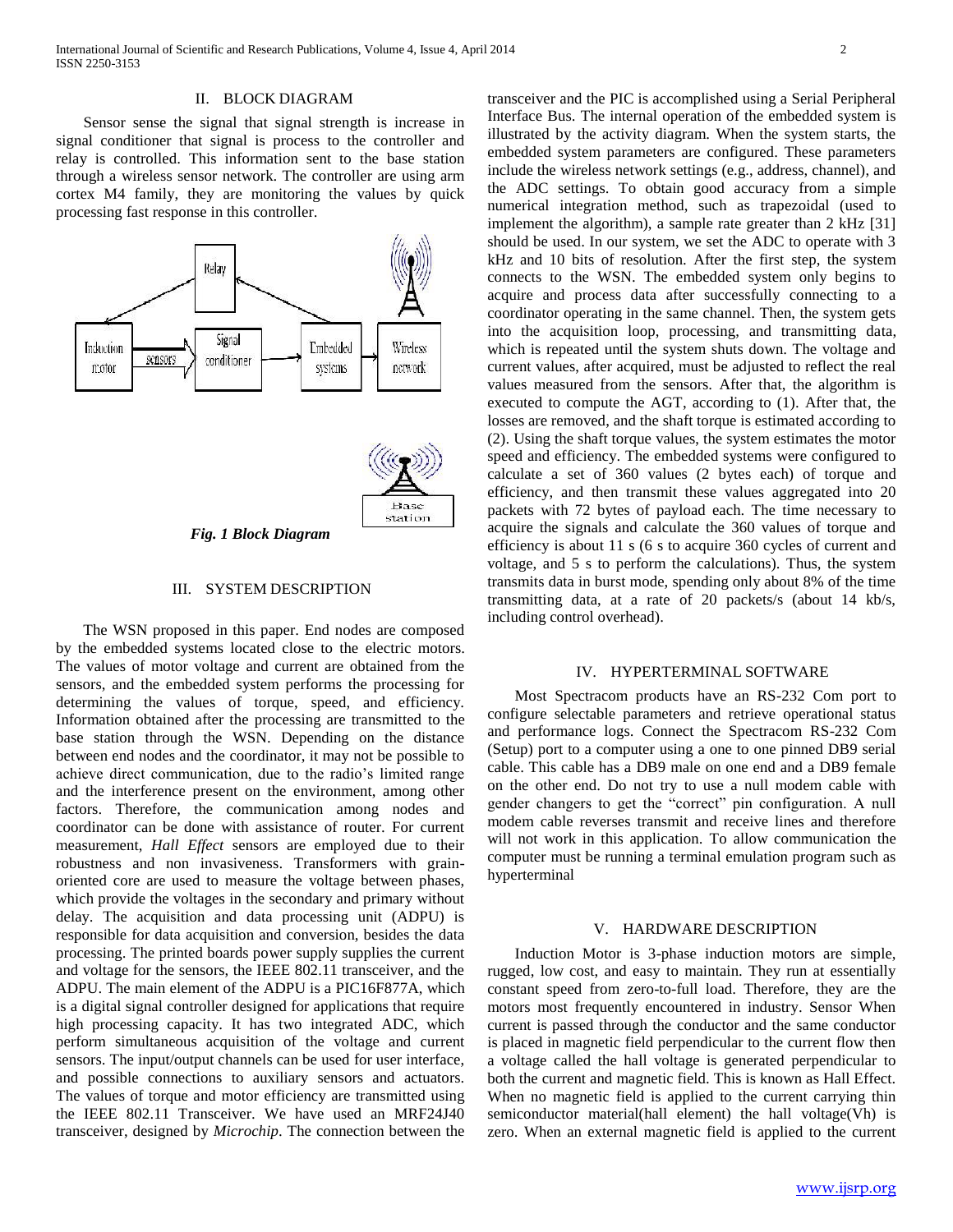carrying hall element perpendicular to the current flow a Lorentz force acts on the current due to which a voltage called all voltage(Vh) is generated perpendicular to both the current and the magnetic field. This voltage is very small (in uV) and needs amplification.

 Relay Selection Relays (and switches) come in different configurations. The most common are shown to the right. Single Pole Single Throw (SPST) is the simplest with only two contacts. Single Pole Double Throw (SPDT) has three contacts. The contacts are usually labelled Common (COM), Normally Open (NO), and Normally Closed (NC). The Normally Closed contact will be connected to the Common contact when no power is applied to the coil. The Normally Open contact will be open (i.e. not connected) when no power is applied to the coil. Ex: If you want to turn on the AC unit with a 12VDC power supply get a 12VDC coil. Note: Coils will be rated for either AC or DC operation. WiFi is a facility allowing computers, smart phones, or other devices to connect to the Internet or communicate with one another wirelessly within a particular area. Wi-Fi is increasingly becoming the preferred mode of internet connection all over the world. To access this type of connection, one must have a wireless adapter on their computer. Typically, DAQ plugin boards are general-purpose data acquisition instruments that are well suited for measuring voltage signals. However, many real-world sensors and transducers output signals that must be conditioned before a DAQ board or device can effectively and accurately acquire the signal.

 Wi-Fi provides wireless connectivity by emitting frequencies between 2.4GHz to 5GHz based on the amount of data on the network. Areas which are enabled with Wi-Fi connectivity are known as Hot Spots. One can use advanced software like Wireless on to detect and request connection to Hotspots. Required settings are properly installed. Signal Conditioner PCbased data acquisition (DAQ) systems and plug-in boards are used in a very wide range of applications in the laboratory, in the field, and on the manufacturing plant floor. This front-end preprocessing, which is generally referred to as signal conditioning, includes functions such as signal amplification, filtering, electrical isolation, and multiplexing. In addition, many transducers require excitation currents or voltages, bridge completion, linearization, or high amplification for proper and accurate operation. Therefore, most PC-based DAQ systems include some form of signal conditioning in addition to the plugin DAQ board and personal computer. Base Station proposed IS, embedded software development for the CPU contains 4 tasks and 4 interruptions.4 tasks consist of sensing data collection from FLS, data elementary processing, significant malfunction scan and user interface response. Sensing data collection indicates collecting dynamic sensing data and automatically storing these data in the IS. Data elementary processing means to process the raw sensing data to acquire the required typical data, such as the maximal/minimal/average value, the active/reactive power and the system efficiency, etc...Significant malfunction scan is to detect the severe malfunctions, such as short circuit, missing phase and over current, and report them. Keyboard interruptions guarantees that the external input can be responded to CPU in time.

#### VI. SIMULATION RESULTS

 Proteus is software for microprocessor simulation, schematic capture, and printed circuit board (PCB) design. It is developed by Lab centre Electronics**.** The Proteus Design Suite is wholly unique in offering the ability to co-simulate both high and lowlevel micro-controller code in the context of a mixed-mode SPICE circuit simulation. With this Virtual System Modelling activity, you can transform your product design cycle, reaping huge rewards in terms of reduced time to market and lower costs of development. If one person designs both the hardware and the software then that person benefits as the hardware design may be changed just as easily as the software design.



*Fig.2 Motor Running Condition*

 In larger organizations where the two roles are separated, the software designers can begin work as soon as the schematic is completed; there is no need for them to wait until a physical prototype exists. Fig 2 normal motor running condition. providing input values to controller as motor convenient then motor can run in normal condition.



*Fig.3 Malfunction Monitor*

 The average value of voltage (and current) fed to the load is controlled by turning the switch between supply and load on and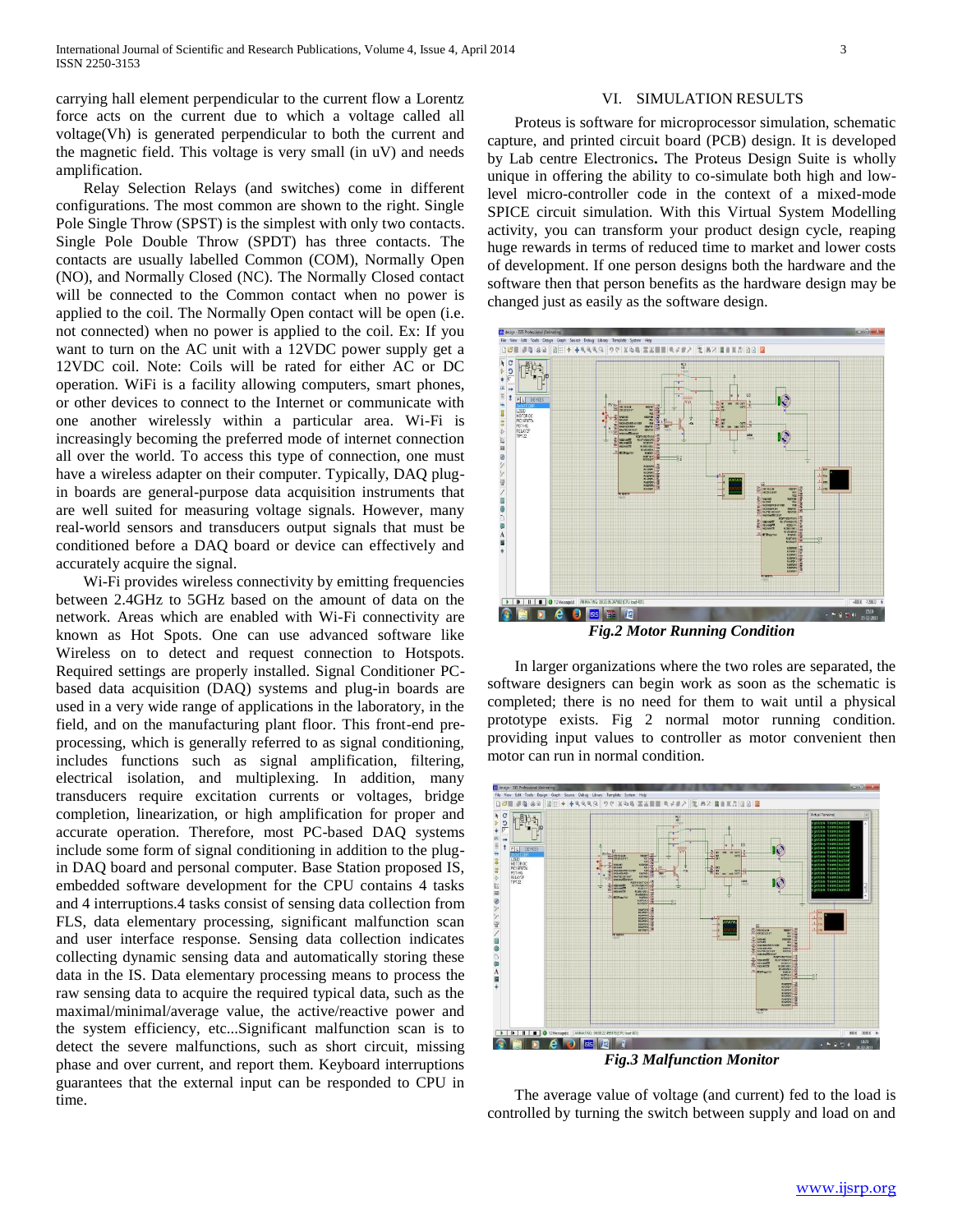off at a fast pace. The longer the switch is on compared to the off periods, the higher the power supplied to the load.

 The PWM switching frequency has to be much faster than what would affect the load, which is to say the device that uses the power. Typically switchings have to be done several times a minute in an electric stove, 120 Hz in a lamp dimmer, from few kilohertz (kHz) to tens of kHz for a motor drive and well into the tens or hundreds of kHz in audio amplifiers and computer power supplies. When data are monitored.



*Fig . 4 PWM Technique*

to the virtual terminal, in that some error are high voltage or current and any other faults occurred means they show in virtual terminal by system terminated. Then the relay is tripping the circuit.

#### VII. CONCLUSION

 An embedded system integrated into a WSN for online speed control, torque and efficiency monitoring in induction motors. The calculations for estimating the targeted values are done locally and then transmitted to a monitoring base unit through an IEEE 802.11 WSN. Even with the difficulties in data transmission using the WSN in some scenarios, the system was able to provide useful monitoring information, since all processing is done locally (i.e., only the information already computed is transmitted over the network). Without local processing, it might be impossible to use the WSN technology for this particular application, considering an unreliable transmission medium. Allied to the local processing capacity, other techniques can be developed to mitigate interference in those environments, leading to better communication performance. In future multiple of motors can be used in real time. To identified the fault condition by non invasive manner online monitoring process.

#### **REFERENCES**

[1] Abel C. Lima-Filho "Embedded system integrated into a wireless sensor network for online dynamic torque and efficiency monitoring in induction motors" Ieee/asme transactions on mechatronics, vol. 17, no. 3, june 2012 .

- [2] V. C. Gungor and G. P. Hancke, "Industrial wireless sensor networks: Challenges, design principles, and technical approaches," IEEE Trans. Ind. Electron., vol. 56, no. 10, pp. 4258–4265, Oct. 2009.
- [3] K. Gulez, A. A. Adam, and H. Pastaci, "A novel direct torque control algorithm for IPMSM with minimum harmonics and torque ripples," IEEE/ASME Trans. Mechatronics, vol. 12, no. 2, pp. 223–227, Apr. 2007.
- [4] F. Salvadori, M. de Campos, P. S. Sausen, R. F. de Camargo, C. Gehrke, C. Rech, M. A. Spohn, and A. C. Oliveira, "Monitoring in industrial systems using wireless sensor networkwith dynamic power management," IEEE Trans. Instrum. Meas., vol. 58, no. 9, pp. 3104–3111, Sep. 2009.
- [5] B. Lu and V. C. Gungor, "Online and remote motor energy monitoring and fault diagnostics using wireless sensor networks," IEEE Trans. Ind. Electron., vol. 56, no. 11, pp. 4651–4659, Nov. 2009.
- [6] B. Lu, T.G.Habetler, and R. G. Harley, "Asurvey of efficiency-estimation methods for in-service inductionmotors," IEEE Trans. Ind. Appl., vol. 42, no. 4, pp. 924–933, Jul./Aug. 2006.
- [7] S. B. Ozturk and H. A. Toliyat, "Direct torque and indirect flux control of brushless DC motor," IEEE/ASME Trans. Mechatronics, vol. 16, no. 2, pp. 351–360, Apr. 2011. A. Willig, K. Matheus, and A. Wolisz, "Wireless technology in industrial networks," in Proc. IEEE, vol. 93, no. 6, 1130– 1151, 2005.
- [8] H. Li, M. Syed, Y.-D. Yao, and T. Kamakaris, "Spectrum sharing in an ISM band: Outage performance of a hybrid DS/FH spread spectrum system with beamforming," EURASIP J. Adv. Signal Process., 2009.
- [9] J. Huang, G. Xing, G. Zhou, and R. Zhou, "Beyond co-existence: Exploiting WiFi white space for zigbee performance assurance," in Proc. IEEE Int. Conf. Netw. Prot., 2010, pp. 305–314.
- [10] L. Cao, W. Jiang, and Z. Zangh, "Network wireless meter reading system based on zigbee technology," in Proc. IEEE Control Decis. Conf., 2008, pp. 3455–3460.
- [11] B. Fette, R. Aiello, P. Chandra, D. Dobkin, D. Bensky, D. Miron, D. Lide, F. Dowla, and R. Olexa, RF & Wireless Technologies: Know It All. Amsterdam, The Netherlands: Elsevier, 2007.



#### **AUTHORS**

**First Author** – S.Sathish Kumar He received B.E degree in Electrical and Electronics Engineering from Arunai College of Engineering, Tiruvanamalai in 2009 and M.E pursing in Embedded System technologies from Anna University in 2014. His research interests are Communicating the Networks, Induction

motor Drives, Embedded controllers., Email: Sathish0487@gmail.com



**Second Author** – M.Sudhakaran He received B.E degree in Electrical and Electronics Engineering from Sapthagiri College of Engineering, Dharamapuri in 1998 and M.E degree in Power System from Annamalai University in 2004. His research interests are Multilevel Inverter, Induction motor Drives and Neural Networks., Email:

sudhakaran\_eee@gtec.ac.in

**Third Author** – R.Seyezhai obtained her B.E. Electronics & Communication Engineering) from Noorul Islam College of Engineering, Nagercoil in 1996 and her M.E in Power Electronics & Drives from Shanmugha College of Engineering Thanjavur in 1998 and Ph.D from Anna